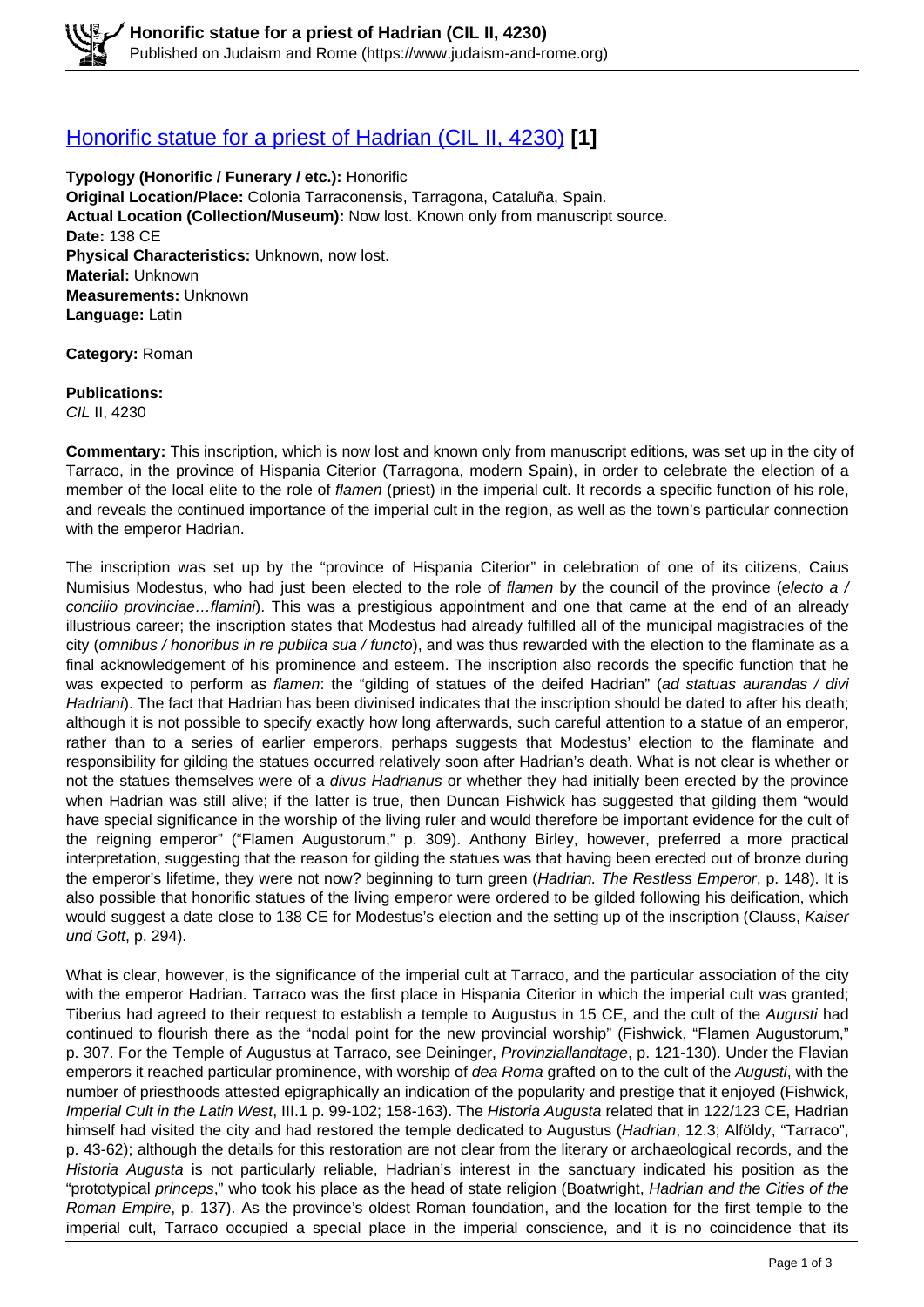inhabitants continued to promote the cult and its worship; whether the "gilding" of the statues represented elevated honours for the deified emperor or was motivated rather by practical maintenance, Caius Numisius Modestus's election to this responsibility was indicative of the city's – and by extension, the province's - enduring loyalty to the emperor and imperial religious policy.

Keywords in the original language:

- honor<sub>[2]</sub>
- res publica [3]
- electus [4]
- concilium [5]
- provincia [6]
- statua [7]
- aurandus [8]
- Hadrianus<sup>[9]</sup>
- $\bullet$  divus [10]
- $\cdot$  flamen [11]

Thematic keywords:

- Hadrian [12]
- imperial cult [13]
- Tarraco [14]
- Hispania Citerior [15]
- province [16]
- priesthood [17]
- statue [18]
- gold [19]
- $\bullet$ provincial loyalty [20]

### **Bibliographical references:** Alföldy, Géza, Tarraco [21], Forum Forum (1991) : 43-61

 Birley, Anthony R., Hadrian, The Restless Emperor [22] (Roman Imperial Biographies; London: Routledge, 1997) Boatwright, Mary T., *Hadrian and the Cities of the Roman Empire* [23] (Princeton: Princeton University Press, 2000)

Clauss, Manfred, *Kaiser und Gott: Herrscherkult im römischen Reich* [24] (Stuttgart : Teubner, 1999) Deininger, Jürgen, *Die Provinziallandtage der römischen Kaiserzeit* [25] (Vestigia VI ; Munich: C.H. Beck, 1965) Fishwick, Duncan,, Flamen Augustorum [26], Harvard Studies in Classical Philology 74 (1970) : p. 299-312 Fishwick, Duncan, *The Imperial Cult in the Latin West, volume I* [27] (Leiden: Brill, 1987)

**Other sources connected with this document:** Inscription

# Dedication to the imperial cult in Lusitania (CIL II, 473) **[28]**

• Read more about Dedication to the imperial cult in Lusitania (CIL II, 473) [28]

Inscription

# Dedication to the imperial cult at Narbo (CIL XII, 4333) **[29]**

• Read more about Dedication to the imperial cult at Narbo (CIL XII, 4333) [29]

**Architecture**